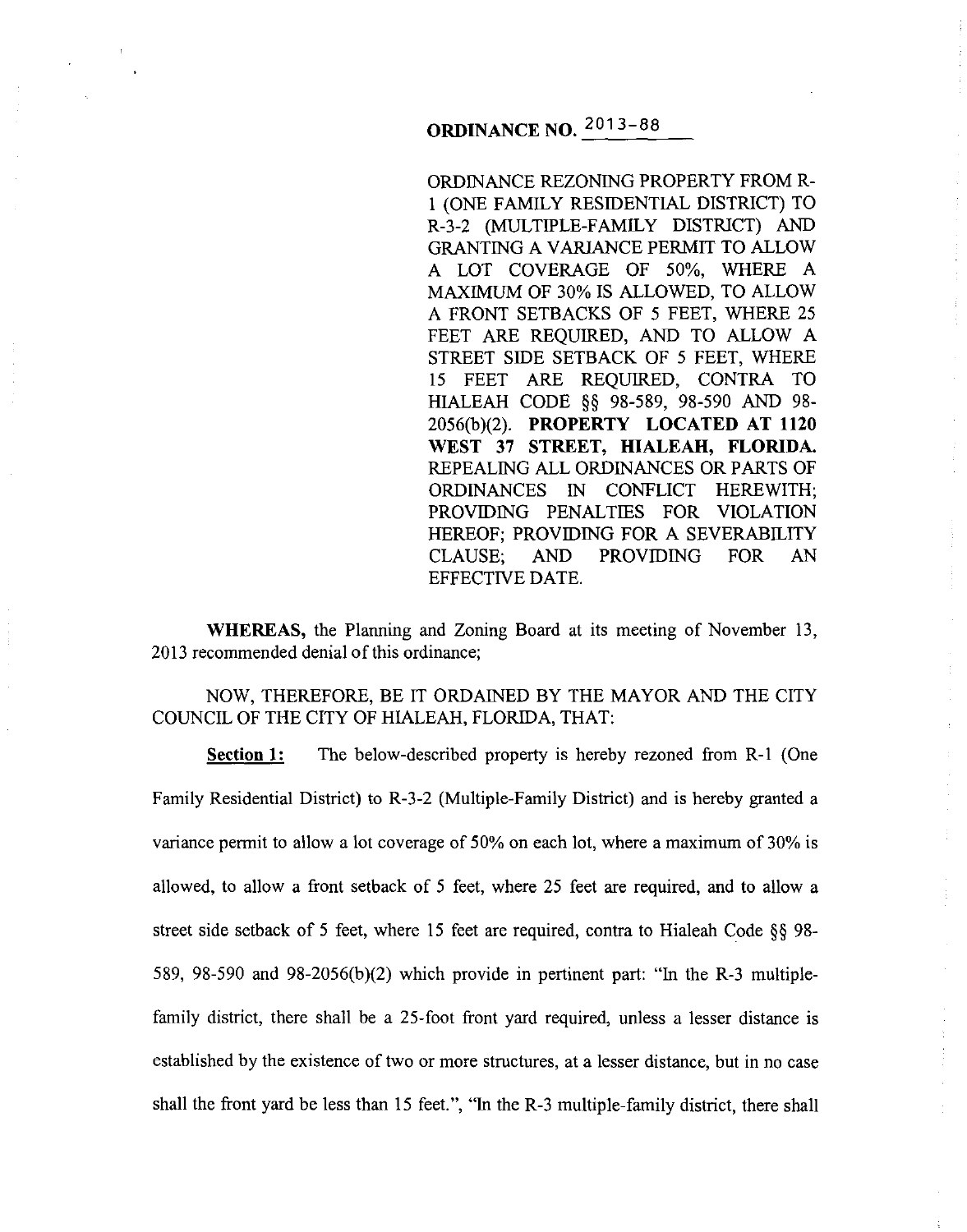$\mathcal{L}^{(1)}$ 

be side yards, and the width of each shall not be less than ten feet. For a corner lot, the side yard parallel abutting the street shall be not less than 15 feet." and "In addition, every residential development except R-1 and R-4, and R-3 when developed as R-4 shall comply with the following open space and lot coverage requirements: (2) A maximum of 30 percent of the net residential land area shall be covered with or occupied by the principal residential structure.", respectively. Property located at 1120 West 37 Street, Hialeah, Miami-Dade County, Florida and legally described as follows:

## COMMENCE AT THE NORTHWEST CORNER OF THE REAL ESTATE DESCRIBED AS FOLLOWS:

THE NORTH 858 FEET OF THE NW  $\frac{1}{4}$  OF THE NW  $\frac{1}{2}$ OF SECTION 12, TOWNSHIP 53 SOUTH, RANGE 40 EAST; THENCE EASTERLY ALONG THE NORTHERLY LINE THEREOF, A DISTANCE OF 530 FEET FOR A POINT OF BEGINNING; THENCE SOUTHERLY PARALLEL TO THE WESTERLY LINE THEREOF, A DISTANCE OF 235 FEET, THENCE EASTERLY PARALLEL TO THE NORTHERN LINE THEREOF, A DISTANCE OF 100 FEET, THENCE NORTHERLY PARALLEL TO THE WESTERLY LINE THEREOF, A DISTANCE OF 235 FEET, THENCE WESTERLY ALONG THE NORTHERN LINE THEREOF A DISTANCE OF 110 FEET TO THE POINT OF BEGINNING LYING AND BEING IN THE CITY OF HIALEAH, MIAMI-DADE COUNTY, FLORIDA.

## **Section 2: Repeal of Ordinances in Conflict.**

All ordinances or parts of ordinances in conflict herewith are hereby repealed to the extent of such conflict.

**Section 3:** Penalties. Every person violating any provision of the Code or

 $\begin{array}{c} 1 \\ 1 \\ 2 \\ 3 \end{array}$ 

any ordinance, rule or regulation adopted or issued in pursuance thereof shall be assessed